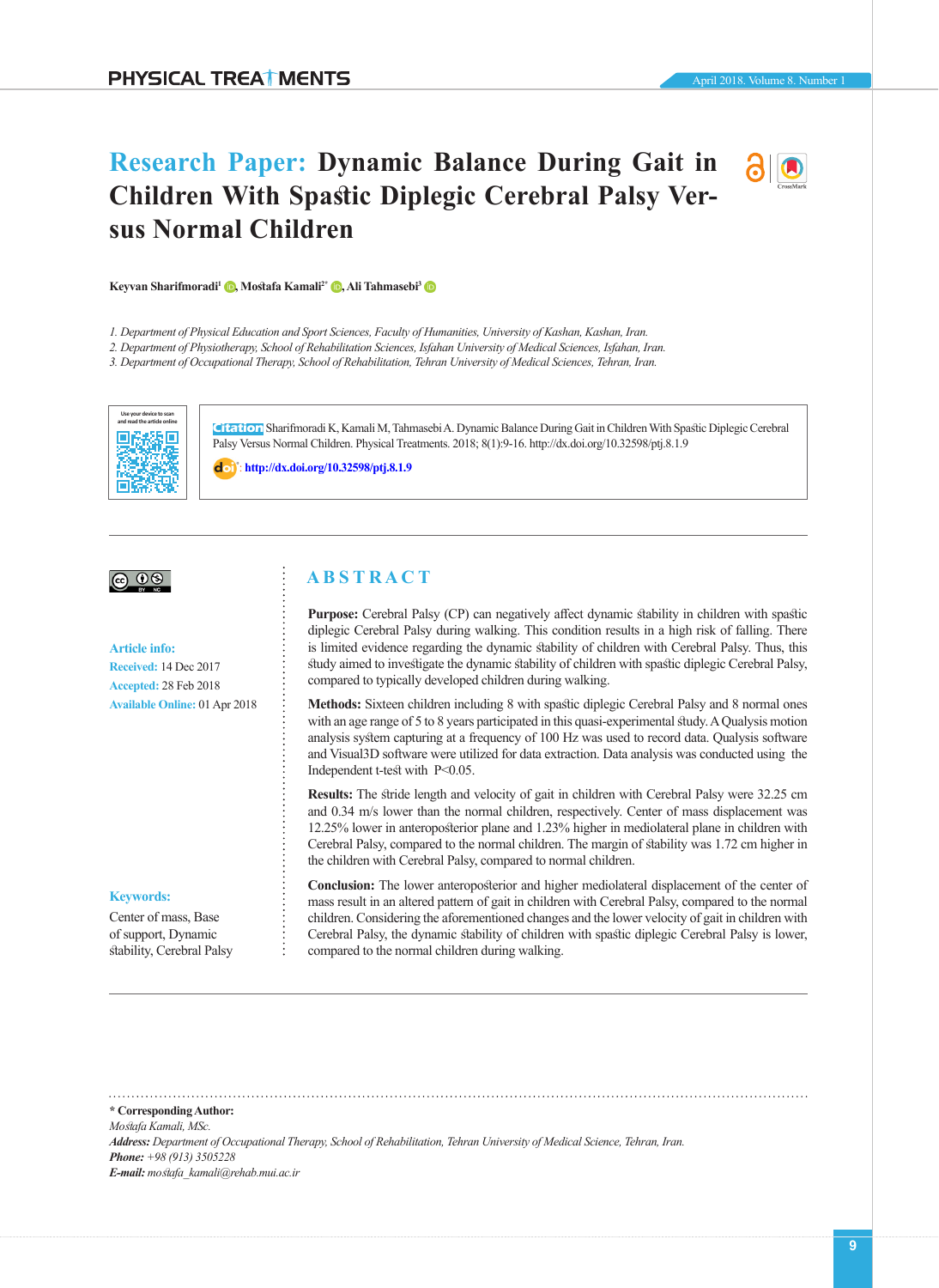# **Highlights**

**C**

**●** Center of mass is lower in anteroposterior and higher in mediolateral direction in children with CP compared to normal children.

- **●** Margin of stability increases in children with CP compared to normal children.
- **●** Dynamic stability of CP children is lower.

# **Plain Language Summary**

Cerebral palsy (CP) can negatively affect dynamic stability in children with spastic diplegia CP during walking. This condition results in a high risk of falling. So, this study aims to investigate the dynamic stability of children with spastic diplegia CP and compare it with typically-developed children during walking. CP children walk with lower stride length and speed compared to normal children. Center of mass displacement was also lower in CP children but side to side displacement of center of mass was wider compared to normal children. The margin of stability was higher in the children with CP, thus the dynamic stability of these children was lower compared to normal children during walking. So to increase the dynamic stability of CP children during walking, such exercises are useful that reduce the step width and increase the stride length and walking speed.

# **1. Introduction**

erebral Palsy (CP) is a neurological disorder caused by damage or lack of brain maturation. Although brain damage is not progressive, some abnormalities occur in the musculoskeletal system of children which cause reduced stride length

and increased double support time  $[1, 2]$  $[1, 2]$  $[1, 2]$ . It seems that these changes lead to an unstable walking pattern. The postural balance in children with CP is weak and puts them at risk of falling [\[2\]](#page-6-1). However, few studies have been conducted on the dynamic balance of walking in children with CP [\[3-7\]](#page-6-2).

Balance is the ability of a person to keep the body in a stable position and return from an unstable to a stable condition [\[8,](#page-6-3) [9\].](#page-6-4) It also includes balance in an upright standing position and dynamic balance (while performing various tasks like walking). There are some studies on upright standing balance of children with CP [\[10,](#page-6-5) [11\].](#page-6-6) These studies investigated upright standing balance in different positions like tandem and normal stances or in variable sensory conditions like standing with eyes open and closed [\[12-14\].](#page-6-7)

Standing balance test results cannot be generalized to walking balance [\[14,](#page-6-8) [15\]](#page-6-9), and fail to predict the risk of falling during walking  $[16, 17]$  $[16, 17]$ . This is because walking is an intrinsically unstable activity where the Center of Mass (COM) is constantly fluctuating uniformly,

and may be transferred to the outside of Base of Support (BOS) during single support [\[5,](#page-6-11) [18\].](#page-6-12) Therefore, we can predict the fall risk only by assessing the balance during walking [\[17,](#page-6-10) 19].

Children with CP show a different walking pattern than the normal children. The gait speed in these children is lower to increase their stability [\[4,](#page-6-13) [7\].](#page-6-14) They increase the step width to maintain their lateral balance  $[4]$ . They also reduce the step length to increase the balance in posterior/anterior directions. The increased step width observed in those with less balance  $[20]$ , and in CP children, is accompanied by an increase in energy expenditur[e \[21\].](#page-6-15) This walking pattern caused by lack of dynamic balance increases the risk of falling in CP children. Therefore, the dynamic balance of patients is of great importance. Improving the dynamic balance of children with CP, depends on the precise identification of the dynamic balance weaknesses.

Few studies are available on the dynamic balance of CP children. Some drawbacks of these studies include the lack of upper body markers [\[3\],](#page-6-2) invalidity of models to assess children's balance [\[3\],](#page-6-2) lack of Margin of Sta-bility (MOS) calculations [\[7\],](#page-6-14) use of safety belts during walking [\[4\]](#page-6-13), variable age range [3, [4,](#page-6-13) [6,](#page-6-11) [7\]](#page-6-14), and variable intensity of CP. We assessed the dynamic balance of children with spastic diplegic CP at a low age range; also we calculated the MOS in these children during walking.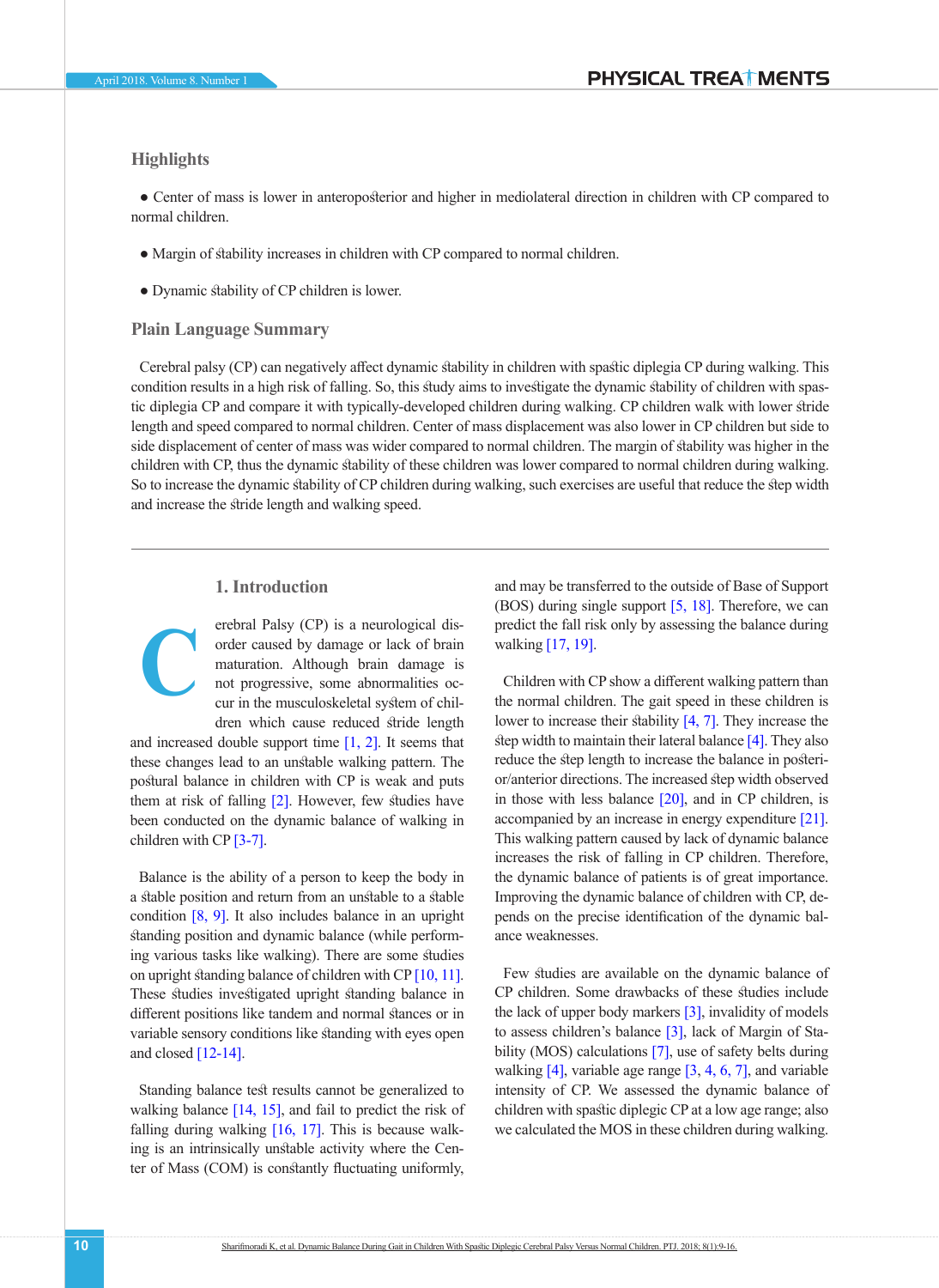# **2. Materials and Methods**

In this causal-comparative study, 8 children with CP participated with the Mean±SD age, height and weight of 7 $\pm$ 1.3 years, 106.25 $\pm$ 5.11 cm, and 17.23 $\pm$ 2.86 kg, respectively. They were recruited from CP children referring to Neurology centers in Isfahan City, Iran, using convenience sampling method. Inclusion criteria were having spastic diplegic CP, ability to stand and walk independently, no use of walker or other assistive devices, no history of lower limbs and trunk surgery affecting walking, ability to follow the verbal instructions, no history of treatment with botulinum toxin within the last 6 months [\[3\],](#page-6-2) and being categorized at level II or III based on Gross Motor Function Classification System (GM-FCS). An informed consent form was obtained from the parents of the children before conducting any measurement. Eight normal children were also randomly selected and participated in this study (control group).

The kinematic data was collected at 100 Hz using a 7-camera motion capture system (Qualisys, Qualisys Company, Switzerland). Twenty-two 14-mm diameter illuminated markers were attached to the bony landmarks of the subjects using infrared lights, according to the protocol approved by the University of Strathclyde. The cameras could detect the position of the markers. At first, a static test was performed on the subjects followed by dynamic tests. The length of the walking path inside the laboratory was 10 m, where the distance between starting point and destination was 5 m.

A calibration space (length×width×height=200×100×300 cm) was defined in the laboratory environment and in the middle of the walkway. All data were recorded in this place. All stages of the test were performed by a gait lab expert from the School of Rehabilitation Sciences, Isfahan University of Medical Sciences. Before performing the main tests, each subject performed 2 gait trials in order to get acquainted with the method of testing. Then, the main tests were conducted. In this regard, 3 gait trials were performed on each subject and the mean value of 3 trials was used for subsequent calculations.

During the gait trial, the subjects were barefoot wearing only boxer underwear. The labeling of markers was based on the position of each marker in the software environment. Also, the registration of the static and dynamic phases of walking, and the measurement of spatial and temporal gait parameters were done using the Qualisys software (Qualisys, Switzerland). The Qualisys outputs were exported to Visual3D (version 4, C-motion Inc., USA) for modeling the subjects. The data were filtered at 10 Hz. Eventually, 9 segments (feet, shank, thighs, head, and trunk) were generated to model the patient's body. Finally, the coordinates of the COM were extrapolated to 3 motion screens during the full gait cycle.

The study variables consisted of stride time, step length, gait speed, cadence, raw and normalized motion ranges of COM in vertical, anterior/posterior and medial/lateral planes, and MOS. The MOS can be defined by subtracting the range of motion of extrapolated COM in medial/ lateral plane from the BOS during stance phase of each step [\[22\].](#page-6-16) The variables of the COM were normalized according to the leg length and pelvic width, to eliminate the effects of height on the results [23-26]. The leg length refers to the distance of marker attached to the hip from the ground per centimeter. The pelvic width is the transverse distance between the 2 anterior superior iliac spines on the right and left sides per centimeter. The BOS is the transverse distance between the fifth metatarsal marker on the right and left side, during stance phase of each step [\[27\].](#page-7-0)

To test the normality of data distribution, Shapiro– Wilk test was employed. Data analysis was conducted in SPSS using Independent t-test. The significance level was set at 0.05 (P<0.05).

# **3. Results**

[Table 1](#page-3-0) presents the demographic characteristics of participants in both groups of CP and control. The spatial and temporal gait parameters for both groups are listed in [Table 2.](#page-3-1) No significant differences were observed between the 2 groups in terms of cadence and stride time. However, there was a significant difference between them in terms of step length and gait speed. The step length of CP children was 32.25 cm less than that of the controls  $(P<0.01)$ . Moreover, in comparison with the control group, their gait speed was 0.34 m/s slower (P<0.01).

According to [Table 3](#page-3-2) which presents dynamic balance variables during walking for both study groups, the non-normalized Mean±SD motion range of COM in CP children in vertical plane was 1.35±0.54 cm, which is similar to the controls (P=0.10). In anterior/posterior plane, the Mean±SD range was 17.93±8.64 cm which is 15.16 cm less than the range reported for the controls (P<0.01). However, in medial/lateral plane, it was 6.47 (2.12) which is 2.41 cm more than that of the control group (P=0.02). Moreover, the normalized motion range of COM in CP children in vertical plane was similar to that of the controls  $(P=0.36)$ .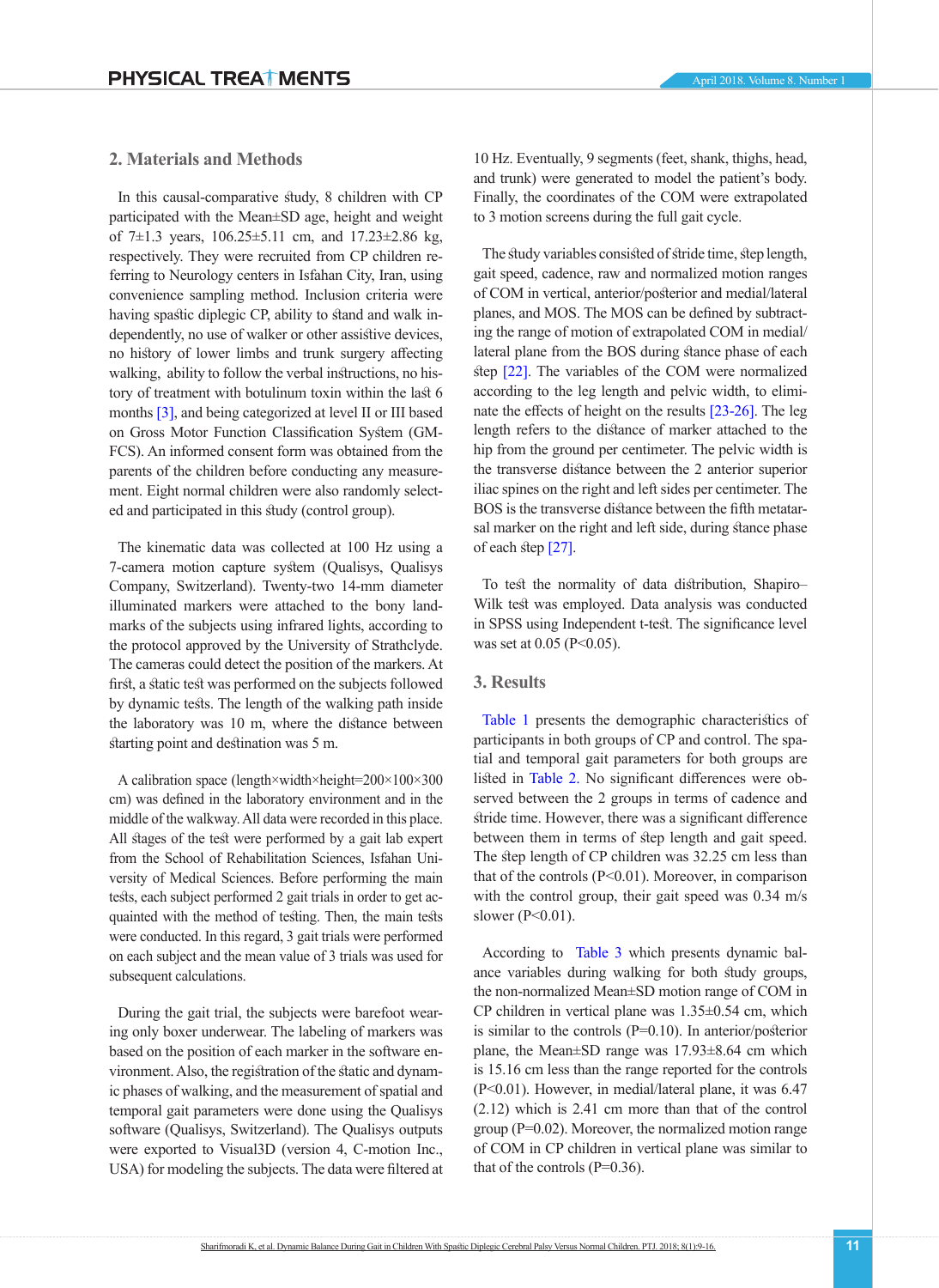| <b>Variables</b> | <b>Mean±SD</b>  |                     |  |
|------------------|-----------------|---------------------|--|
|                  | <b>CP</b>       | Control             |  |
| Gender           | 6 girls, 2 boys | 5 girls, 3 boys     |  |
| Age, y           | 7±1.3           | $7.2 \pm 1.1$       |  |
| Weight, kg       | 17.23±2.86      | 23.29±7.15          |  |
| Height, cm       | 106.25±5.11     | 124.63±10.59        |  |
| Leg length, cm   | 44.63±16.38     | 58.53±5.52          |  |
| Pelvic width, cm | 23.56±5.49      | 25.01±4.59          |  |
|                  |                 | PHYSICAL TREATMENTS |  |

<span id="page-3-0"></span>**Table 1.** Demographic characteristics of the study participants

<span id="page-3-1"></span>**Table 2.** Spatial and temporal gait parameters in the CP and control groups (right leg)

| <b>Parameters</b> | <b>Mean±SD</b>  |                 | T     |                      |
|-------------------|-----------------|-----------------|-------|----------------------|
|                   | <b>CP</b>       | Control         |       | Sig.                 |
| Stride time, s    | $1.21 \pm 0.26$ | $1.03 \pm 0.11$ | 1.75  | 0.10                 |
| Step length, cm   | 39.5±18.81      | 71.75±20.40     | 3.28  | $0.005*$             |
| Cadence           | 106.17±31.09    | 117.68±12.01    | 0.976 | 0.345                |
| Gait speed, m/s   | $0.35 \pm 0.19$ | $0.69 \pm 0.19$ | 3.67  | 0.003                |
| * Significant     |                 |                 |       | PHYSICAL TREAT MENTS |

\* Significant

They had significant differences with each other in anterior/posterior (P<0.01) and medial/lateral (P=0.02) planes. In anterior/posterior plane, the normalized motion range of COM in CP children was 12.25% lower and 1.23% higher in medial/lateral than the control group [\(Figure 1\).](#page-4-0) Furthermore, the Mean±SD score of MOS in CP children was 3.43±1.80 cm. This value was 1.72 cm higher than the MOS in the controls (P=0.02) [\(Figure 2\)](#page-4-1).

# **4. Discussion**

We investigated the dynamic balance of children with CP in comparison with their norrs during walking. According to the results, the dynamic balance of these children in anterior and posterior directions was significantly lower compared to normal ones, and their MOS was higher.

<span id="page-3-2"></span>**Table 3.** Dynamic balance variables during walking in CP and control groups

|                                              |                                                                   | <b>Mean±SD</b>  |                 |         |          |
|----------------------------------------------|-------------------------------------------------------------------|-----------------|-----------------|---------|----------|
| Variable                                     | <b>Direction</b>                                                  | <b>CP</b>       | Control         | T       | Sig.     |
| Motion range of COM<br>(non-normalized data) | Vertical                                                          | $1.35 \pm 0.54$ | $1.76 \pm 0.39$ | $-1.74$ | 0.10     |
|                                              | Anterior/posterior                                                | 17.93±8.64      | 33.77±9.64      | $-3.55$ | $0.003*$ |
|                                              | Medial/lateral                                                    | $6.47 \pm 2.12$ | $4.06 \pm 1.25$ | 2.77    | $0.02*$  |
| Motion range of COM<br>(normalized data)     | Vertical to leg length (%)                                        | $2.64 + 0.95$   | $3+0.53$        | $-0.94$ | 0.36     |
|                                              | Anterior/posterior to leg length (%)                              | $35+15.02$      | 57.25±13.49     | 0.552   | $0.008*$ |
|                                              | Medial/lateral to pelvic width                                    | 2.88±1.22       | $1.65 \pm 0.55$ | 2.62    | $0.02*$  |
| <b>MOS</b>                                   | Subtracting transverse motion<br>range of COM from the step width | $3.43 \pm 1.80$ | $1.71 \pm 0.59$ | 2.57    | $0.02*$  |

\* Significant

#### PHYSICAL TREAT MENTS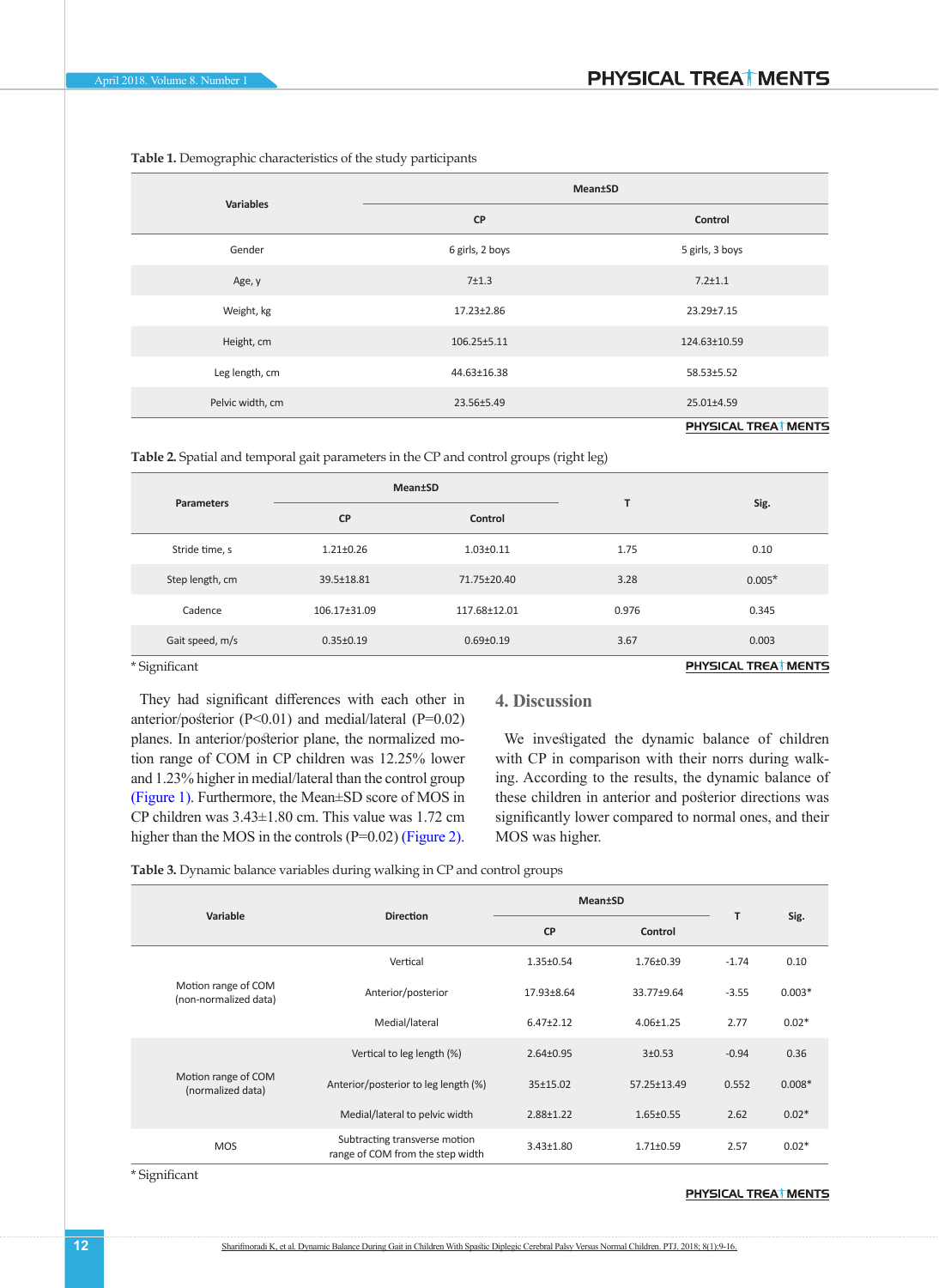

<span id="page-4-0"></span>PHYSICAL TREATMENTS **Figure 1.** Normalized COM in movement planes (%) <sup>2</sup><br>A. Vertical plane normalized to leg length; B. Anterior/posterior plane normalized to leg length; C. Medial/lateral plane normalized to pelvic width

Various determinants can be used to assess the dy-6 namic balance of children with CP. The most common parameters in this regard are the COM movements range related to the BOS in 3 vertical, anterior/posterior, and medial/lateral directions as well as gait speed [\[28,](#page-7-1) [29\]](#page-7-2). In the current study, parameters of gait speed,  $[26, 25]$ . In the current study, parameters of gait speed, cadence, step length, and motion range of COM of the 3 vertical, anterior/posterior, and medial/lateral direc-2 tions were employed.

Results suggest that the gait speed and step length of 1 CP children are significantly less than that of normal 0 children. Patients with musculoskeletal disorders reduce emidicing speed to improve stability. Children with CP increase dynamic balance by slowing the walking speed [\[4-7\]](#page-6-13) and increasing double support. These results are consistent with other studies that reported walking speed and step length of cerebral palsied children are less than that of healthy children [\[4-7\].](#page-6-13)

The data of motion range of COM in anterior/posterior directions in both non-normalized and normalized (to leg length) conditions suggest that this variable is significantly lower in children with CP compared to the healthy subjects, which is in agreement with other studies  $[5]$ . Lower movement of COM in anterior/posterior directions indicates that children with CP cannot move the COM as much as normal children. Toe walking is frequent in these children because of the spasticity of plantar flexor muscles in these children. 25.0 **درصد**

Plantar flexor muscles of a normal person with eccentric contraction, store forces in passive muscle tissues



# PHYSICAL TREAT MENTS

<span id="page-4-1"></span>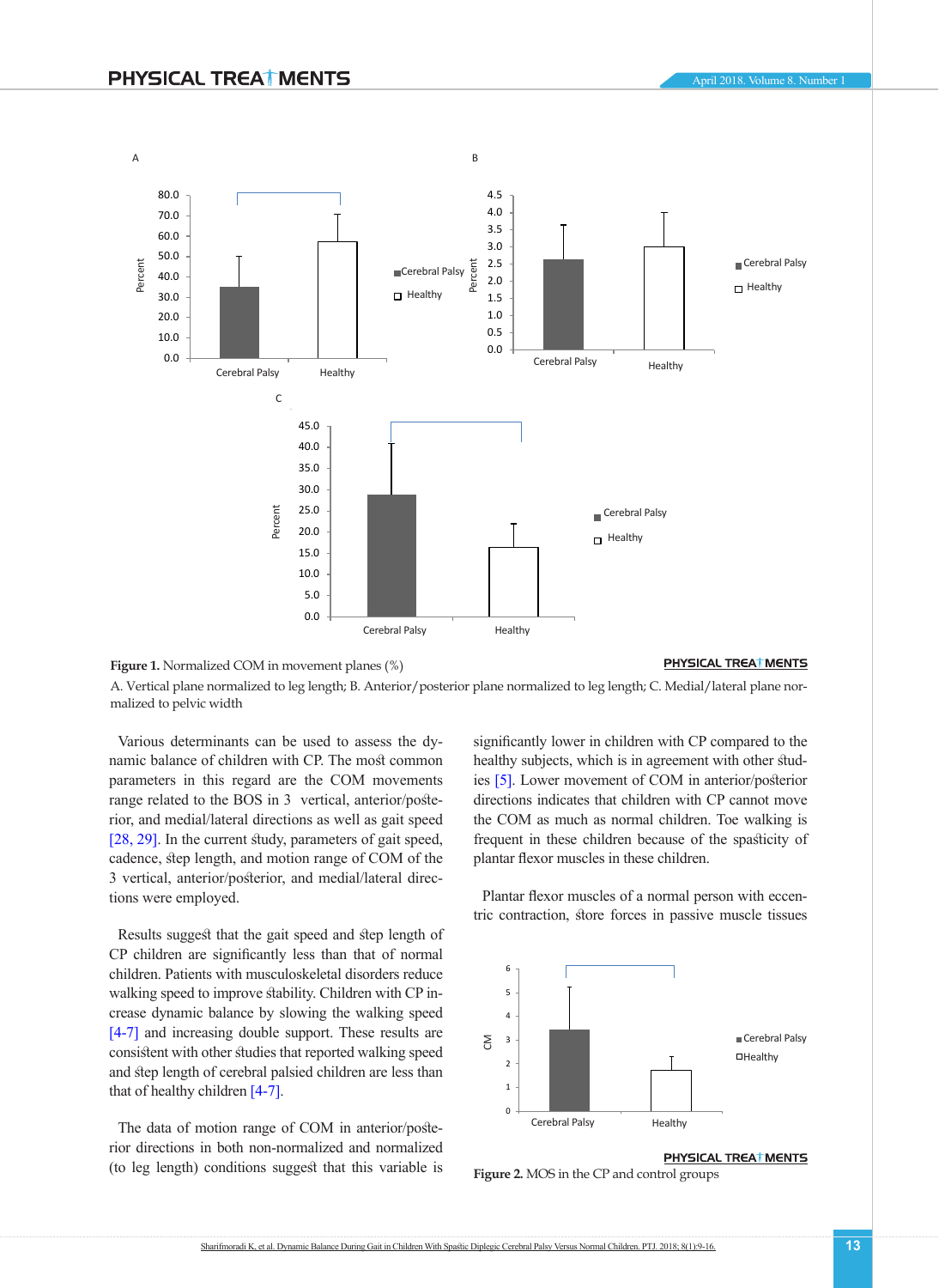and in the plantar fascia during walking (loading rate). Then, during the propulsion phase, with the contraction of these muscles and release of energy stored in the muscles and structures of plantar fascia, one can take a longer step. Because of walking on toes in cerebral palsied children, this normal function of the muscles, especially the ankle muscles and the hip extensors and plantar fascia, is lost and the amount of forward movement decreases [\[30,](#page-7-3) [31\].](#page-7-4)

The data of motion range of COM in medial/lateral directions in both non-normalized and normalized (to pelvic width) conditions indicate that this variable in CP children is significantly higher than normal children; which is consistent with other studies  $[4, 5]$  $[4, 5]$  $[4, 5]$ . Furthermore, the MOS obtained by subtracting the transverse motion range of COM from the step width, was significantly higher in the CP children compared to normal ones.

The COM might be outside the BOS in medial/lateral plane which increases the risk of falling in these children. Thus, children with CP use a different walking strategy to avoid falling, and enhance their dynamic balance by increasing the BOS for maintaining the COM inside the BOS in medial/lateral plane. In addition, in the single support phase, increasing the lateral motion of the COM requires the activity of the hip abductor muscles to resist the gravitational force resulting from the upper body masses [\[18\]](#page-6-12). Therefore, because of the inability of these children to produce hip abductor torque for preventing hip and trunk loss on the other side in single support phase, instead of moving the swinging leg in a greater range in the anterior/posterior direction, they move the swinging leg in the lateral direction. Also, by increasing the step width, they try to maintain their balance on the lateral plane [\[4\].](#page-6-13)

The gait speed, step length, and motion range of the COM in anterior/posterior and medial/lateral directions are lower in the CP children. Thus, the reduction of vertical movement of the COM is also plausible. However, our results demonstrate that the motion range of the COM in vertical direction, both in non-normalized and normalized states, do not differ significantly between the children with and without CP. Maybe the reason for this is that most children with CP walk on their toes as a re-sult of spasticity in the plantar flexor muscles [23, [24\]](#page-6-17).

They also have increased knee flexion in the dual support phase. Walking on the toes increases the COM. In the dual support phase, in contrast, the COM decreases due to increased knee flexion [\[32\].](#page-7-5) Therefore, despite a higher decrease in dynamic balance variables, the COM of children with CP do not significantly differ from the normal subjects.

The gait speed is an important variable for measuring dynamic balance during walking. By increasing the speed of walking, dynamic balance increases [\[28,](#page-7-1) [29\]](#page-7-2). Reduction in the COM movement in different vertical, anterior/ posterior, and medial/lateral directions when the speed of walking is constant, indicates an increase in the dynamic balance during walking. Increased lateral displacement and decreased anterior/posterior displacement of the COM in CP children indicates a change in their walking pattern. These changes in the COM in various directions are accompanied by slowed walking speed in these children. As a result, the dynamic balance during walking in CP children decreases. In the present study, because of the inability of CP children to move on the force plate, it was not possible to record a single step on the force plate. Thus, instead of using the pressure force data, the fifth metatarsal markers data were employed to measure the BOS.

The increase in medial/lateral movement and decrease in anterior/posterior movement of the COM in children with CP is an indicative of change in their walking pattern. The association between these changes and slowed gait speed suggested a decrease in the dynamic balance of these children during walking.

# **Ethical Considerations**

### **Compliance with ethical guidelines**

Ethical aproval was obtained from Ethical Committe of Isfahan University of Medical Sciences.

# **Funding**

Research Deputy of Isfahan University of Medical Sciences has paid all the costs of the research.

# **Authors contributions**

Conceptualization and Methodology: All authors; Investigation: Mostafa Kamali, Ali Tahmasebi; Writing-Original draft: Keyvan Sharifmoradi; Writing-Review and Editing: Mostafa Kamali, Ali Tahmasebi; Funding acquisition: Mostafa Kamali, Ali Tahmasebi; Resources: Keyvan Sharifmoradi; Supervision: All authors.

# **Conflict of interest**

The authors declared no conflict of interest.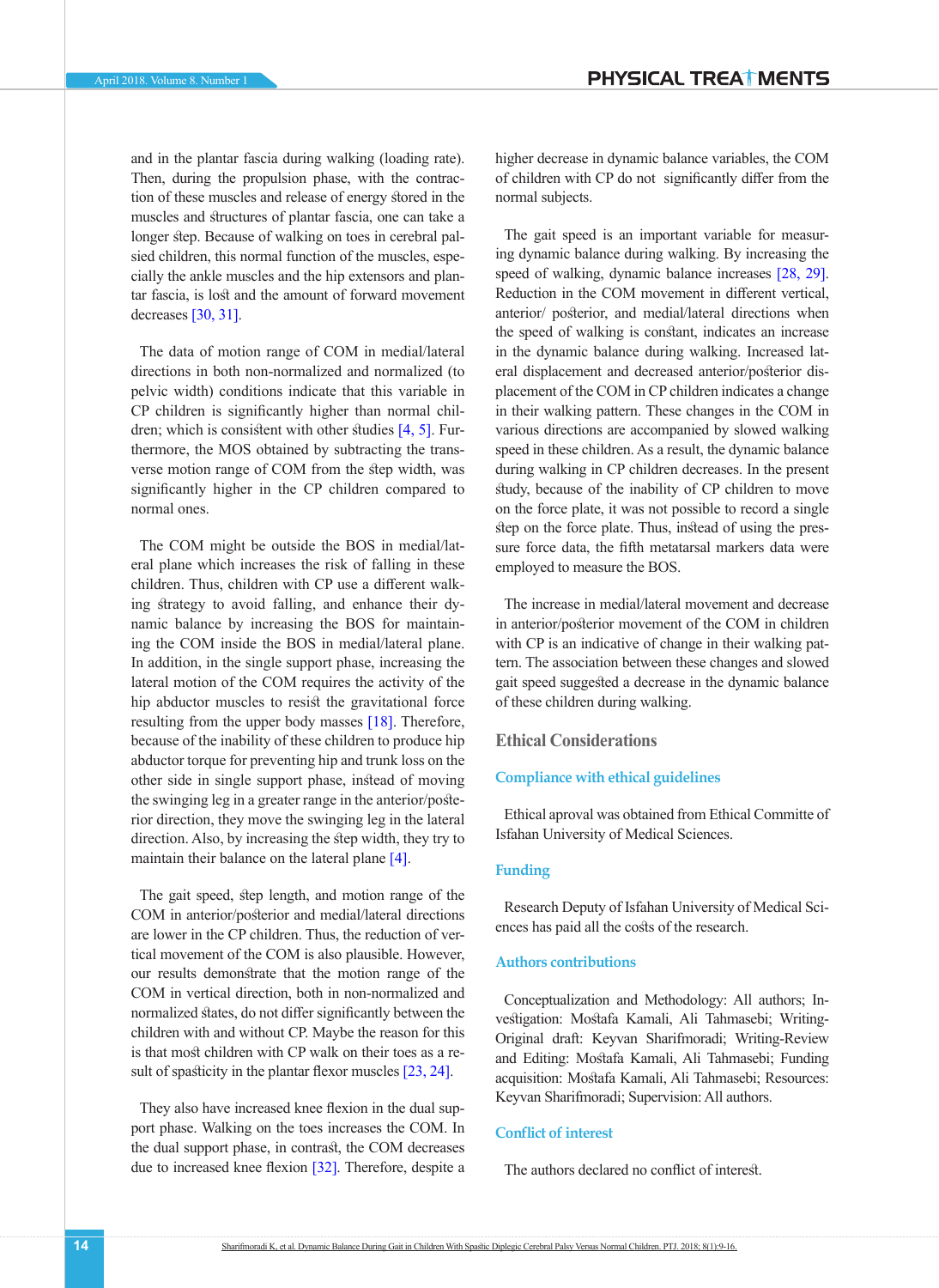# **Acknowledgements**

The authors would like to gratitude Musculoskeletal Research Center and Research Deputy of Isfahan University of Medical Sciences.

#### **References**

- <span id="page-6-0"></span>[1] Abel MF, Damiano DL. Strategies for increasing walking speed in diplegic Cerebral Palsy. Journal of Pediatric Orthopaedics. 1996; 16(6):753-8. [\[DOI:10.1097/01241398-](https://doi.org/10.1097/01241398-199611000-00010) [199611000-00010](https://doi.org/10.1097/01241398-199611000-00010)]
- <span id="page-6-1"></span>[2] Johnson DC, Damiano DL, Abel MF. The evolution of gait in childhood and adolescent Cerebral Palsy. Journal of Pediatric Orthopaedics. 1997; 17(3):392-6. [\[DOI:10.1097/01241398-](https://doi.org/10.1097/01241398-199705000-00022) [199705000-00022](https://doi.org/10.1097/01241398-199705000-00022)] [\[PMID\]](https://www.ncbi.nlm.nih.gov/pubmed/9150031)
- <span id="page-6-2"></span>[3] Bruijn SM, Millard M, Van Gestel L, Meyns P, Jonkers I, Desloovere K. Gait stability in children with Cerebral Palsy. Research in Developmental Disabilities. 2013; 34(5):1689-99. [[DOI:10.1016/j.ridd.2013.02.011\]](https://doi.org/10.1016/j.ridd.2013.02.011) [[PMID](https://www.ncbi.nlm.nih.gov/pubmed/23500163)] [\[PMCID](http://www.ncbi.nlm.nih.gov/pmc/articles/PMC3671391)]
- <span id="page-6-13"></span>[4] Kurz MJ, Arpin DJ, Corr B. Differences in the dynamic gait stability of children with Cerebral Palsy and typically developing children. Gait & Posture. 2012; 36(3):600-4. [[DOI:10.1016/j.gaitpost.2012.05.029\]](https://doi.org/10.1016/j.gaitpost.2012.05.029) [\[PMID](https://www.ncbi.nlm.nih.gov/pubmed/22743027)]
- <span id="page-6-11"></span>[5] Hsue BJ, Miller F, Su FC. The dynamic balance of the children with Cerebral Palsy and typical developing during gait; Part I: Spatial relationship between COM and COP trajectories. Gait & Posture. 2009; 29(3):465-70. [\[DOI:10.1016/j.](https://doi.org/10.1016/j.gaitpost.2008.11.007) [gaitpost.2008.11.007](https://doi.org/10.1016/j.gaitpost.2008.11.007)] [\[PMID\]](https://www.ncbi.nlm.nih.gov/pubmed/19111469)
- [6] Hsue BJ, Miller F, Su FC. The dynamic balance of the children with Cerebral Palsy and typical developing during gait; Part II: Instantaneous velocity and acceleration of COM and COP and their relationship. Gait & Posture. 2009; 29(3):471-6. [[DOI:10.1016/j.gaitpost.2008.11.008\]](https://doi.org/10.1016/j.gaitpost.2008.11.008) [\[PMID](https://www.ncbi.nlm.nih.gov/pubmed/19111468)]
- <span id="page-6-14"></span>[7] Wallard L, Dietrich G, Kerlirzin Y, Bredin J. Balance control in gait children with Cerebral Palsy. Gait & Posture. 2014; 40(1):43-7. [[DOI:10.1016/j.gaitpost.2014.02.009\]](https://doi.org/10.1016/j.gaitpost.2014.02.009) [\[PMID](https://www.ncbi.nlm.nih.gov/pubmed/24656683)]
- <span id="page-6-3"></span>[8] Jacobson GP, Newman CW, Kartush JM. Handbook of balance function testing. Missouri: Mosby; 1993.
- [9] Karimi M, Esrafilian A. Evaluation of the stability of normal subjects and patients with Perthes and spinal cord injury disorders during short and long periods of time. Prosthetics and Orthotics International. 2013; 37(1):22-9. [[DOI:10.1177/0309364612446649](https://doi.org/10.1177/0309364612446649)] [\[PMID\]](https://www.ncbi.nlm.nih.gov/pubmed/22683736)
- <span id="page-6-5"></span>[10] Burtner P, Woollacott M, Craft G, Roncesvalles M. The capacity to adapt to changing balance threats: A comparison of children with Cerebral Palsy and typically developing children. Developmental Neurorehabilitation. 2007; 10(3):249- 60. [\[DOI:10.1080/17518420701303066](https://doi.org/10.1080/17518420701303066)] [\[PMID\]](https://www.ncbi.nlm.nih.gov/pubmed/17564865)
- <span id="page-6-6"></span>[11] Chen J, Woollacott MH. Lower extremity kinetics for balance control in children with Cerebral Palsy. Journal of Motor Behavior. 2007; 39(4):306-16. [\[DOI:10.3200/](https://doi.org/10.3200/JMBR.39.4.306-316) [JMBR.39.4.306-316](https://doi.org/10.3200/JMBR.39.4.306-316)] [\[PMID\]](https://www.ncbi.nlm.nih.gov/pubmed/17664172)
- <span id="page-6-7"></span>[12] Liao HF, Mao PJ, Hwang AW. Test–retest reliability of balance tests in children with Cerebral Palsy. Developmental Medicine & Child Neurology. 2001; 43(3):180-6. [\[DOI:10.1017/S0012162201000342\]](https://doi.org/10.1017/S0012162201000342)
- [13] Rose J, Wolff DR, Jones VK, Bloch DA, Oehlert JW, Gamble JG. Postural balance in children with Cerebral Palsy. Developmental Medicine & Child Neurology. 2002; 44(01):58-63. [\[DOI:10.1111/j.1469-8749.2002.tb00260.x\]](https://doi.org/10.1111/j.1469-8749.2002.tb00260.x)
- <span id="page-6-8"></span>[14] Ferdjallah M, Harris GF, Smith P, Wertsch JJ. Analysis of postural control synergies during quiet standing in healthy children and children with Cerebral Palsy. Clinical Biomechanics. 2002; 17(3):203-10. [\[DOI:10.1016/S0268-](https://doi.org/10.1016/S0268-0033(01)00121-8) [0033\(01\)00121-8](https://doi.org/10.1016/S0268-0033(01)00121-8)]
- <span id="page-6-9"></span>[15] Owings TM, Pavol MJ, Foley KT, Grabiner MD. Measures of postural stability are not predictors of recovery from large postural disturbances in healthy older adults. Journal of the American Geriatrics Society. 2000; 48(1):42-50. [\[DOI:10.1111/j.1532-5415.2000.tb03027.x\]](https://doi.org/10.1111/j.1532-5415.2000.tb03027.x) [[PMID](https://www.ncbi.nlm.nih.gov/pubmed/10642020)]
- <span id="page-6-4"></span>[16] Karimi MT, Solomonidis S. The relationship between parameters of static and dynamic stability tests. Journal of Research in Medical Sciences. 2011; 16(4):530-5. [\[PMID\]](https://www.ncbi.nlm.nih.gov/pubmed/22091270) [\[PM-I](https://www.ncbi.nlm.nih.gov/pubmed/22091270) [CID\]](https://www.ncbi.nlm.nih.gov/pubmed/22091270)
- <span id="page-6-10"></span>[17] Bhatt T, Espy D, Yang F, Pai YC. Dynamic gait stability, clinical correlates, and prognosis of falls among community-dwelling older adults. Archives of Physical Medicine and Rehabilitation. 2011; 92(5):799-805. [[DOI:10.1016/j.](https://doi.org/10.1016/j.apmr.2010.12.032) [apmr.2010.12.032](https://doi.org/10.1016/j.apmr.2010.12.032)] [\[PMID\]](https://www.ncbi.nlm.nih.gov/pubmed/21530728)
- <span id="page-6-12"></span>[18] MacKinnon CD, Winter DA. Control of whole body balance in the frontal plane during human walking. Journal of Biomechanics. 1993; 26(6):633-44. [\[DOI:10.1016/0021-](https://doi.org/10.1016/0021-9290(93)90027-C) [9290\(93\)90027-C\]](https://doi.org/10.1016/0021-9290(93)90027-C)
- [19] Toebes MJ, Hoozemans MJ, Furrer R, Dekker J, van Dieën JH. Local dynamic stability and variability of gait are associated with fall history in elderly subjects. Gait & Posture. 2012; 36(3):527-31. [[DOI:10.1016/j.gaitpost.2012.05.016\]](https://doi.org/10.1016/j.gaitpost.2012.05.016) [\[PMID\]](https://www.ncbi.nlm.nih.gov/pubmed/22748312)
- [20] Corriveau H, Hébert R, Raíche M, Dubois MF, Prince F. Postural stability in the elderly: Empirical confirmation of a theoretical model. Archives of Gerontology and Geriatrics. 2004; 39(2):163-77. [\[DOI:10.1016/j.archger.2004.03.001\]](https://doi.org/10.1016/j.archger.2004.03.001) [\[PMID\]](https://www.ncbi.nlm.nih.gov/pubmed/15249153)
- <span id="page-6-15"></span>[21] Rose J, Gamble JG, Burgos A, Medeiros J, Haskell WL. Energy expenditure index of walking for normal children and for children with Cerebral Palsy. Developmental Medicine & Child Neurology. 1990; 32(4):333-40. [\[DOI:10.1111/j.1469-8749.1990.tb16945.x\]](https://doi.org/10.1111/j.1469-8749.1990.tb16945.x)
- <span id="page-6-16"></span>[22] Hof A, Gazendam M, Sinke W. The condition for dynamic stability. Journal of Biomechanics. 2005; 38(1):1-8. [\[DOI:10.1016/j.jbiomech.2004.03.025\]](https://doi.org/10.1016/j.jbiomech.2004.03.025) [[PMID](https://www.ncbi.nlm.nih.gov/pubmed/15519333)]
- [23] Massaad F, Dierick F, Van Den Hecke A, Detrembleur C. Influence of gait pattern on the body's centre of mass displacement in children with Cerebral Palsy. Developmental Medicine & Child Neurology. 2004; 46(10):674-80. [\[DOI:10.1017/](https://doi.org/10.1017/S0012162204001136) [S0012162204001136](https://doi.org/10.1017/S0012162204001136)]
- <span id="page-6-17"></span>[24] Massaad F, Van Den Hecke A, Renders A, Detrembleur C. Influence of equinus treatments on the vertical displacement of the body's centre of mass in children with Cerebral Palsy. Developmental Medicine & Child Neurology. 2006; 48(10):813-8. [\[DOI:10.1017/S0012162206001757\]](https://doi.org/10.1017/S0012162206001757)